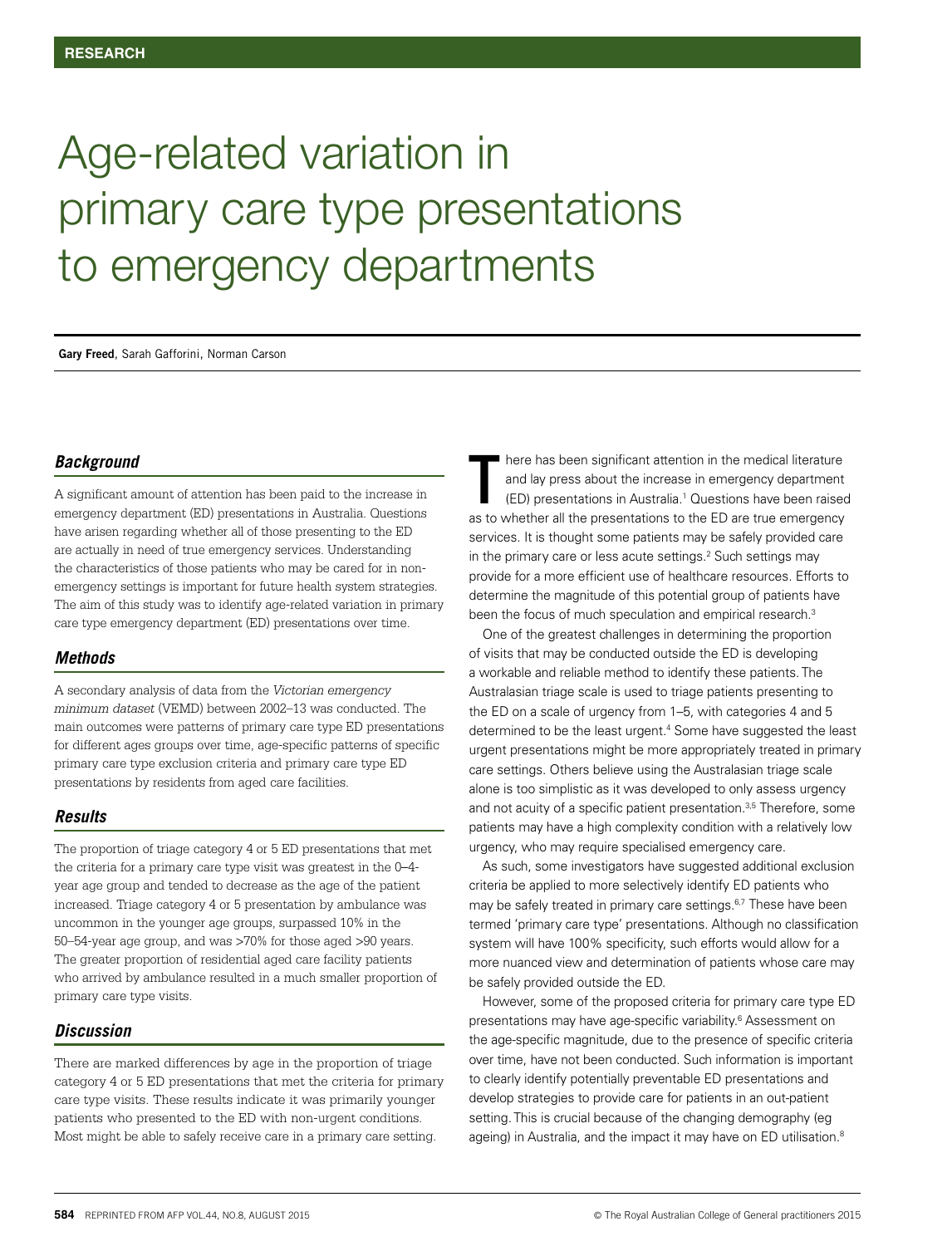Previous studies have not attempted to assess the magnitude of potential primary care type visits by age group. This can help to determine the true volume of such care so that efforts in improving ED care can be focused most effectively.

We conducted an analysis of the *Victorian emergency minimum dataset* (VEMD) using data from 2002–13 to provide such information. The VEMD contains comprehensive data on all ED presentations to public hospitals in Victoria, Australia.<sup>9</sup>

# Methods

Data were obtained for the 2002–05, 2007–08 and 2010–13 financial years from the VEMD to provide a representative view of trends over time.<sup>9</sup> The VEMD includes de-identified demographic and clinical data derived from presentations to all Victorian public hospitals with a 24-hour staffed ED. Currently, there are 38 hospitals providing data to the VEMD. Six began providing data in 2003, one in 2004 and one in 2011. A detailed description of ED presentations from the most recent data (2012–13) was conducted to illustrate the number of patients presenting to the ED and the manner in which primary care type visits were calculated.

Individuals presenting to an ED are first 'triaged' or assessed for objective clinical urgency by an ED staff member who is specifically trained for it. The triage category is assigned according to five categories in the Australasian triage scale.<sup>4</sup>

The Australasian triage scale classification system only includes determination of the urgency of a patient's condition and not the severity of the condition. Categories 4–5 (lowest urgency) are grouped to contrast with categories 1–3 (highest urgency) in this study.

Five more data fields (referral source, arrival transport mode, inpatient bed request status, time first seen by doctor, time of departure) were also extracted from VEMD to categorise potential primary care type ED presentations.

We defined primary care type ED presentations in this study as those assessed as triage category 4 or 5, but excluding patients who were:

- admitted to the hospital from the ED
- transported by ambulance
- referred by a GP
- treated in the ED for more than12 hours, excluding time spent in the waiting room.

This definition is based on the work by Siminsky and others.6 The criteria are designed to assist with identifying patients who could most likely be treated safely outside of the ED because of the low urgency of their conditions. Identifying such individuals may allow for more specific strategies to be targeted at care provision for these individuals in the community.

Additionally, the data field 'type of usual accommodation' was extracted to enable analysis of presentations by patients who lived in residential aged care facilities.

Data were analysed using IBM SPSS Statistics Version 20 and Microsoft Office Excel 2003.

## **Results**

## Overall and primary care type visit volume for Victorians residents in 2012–13

In 2012–13 there were 1,448,171 ED presentations by Victorian residents. Of these, 812,963 (56.1%) were found to be in the low urgency triage category 4 or 5. After applying the exclusion criteria noted above to the low urgency presentations, we calculated the number of ED presentations that could be cared for safely in primary care settings. Of the 812,963 presentations designated at triage category 4 or 5, 108,291 were admitted to the hospital from the ED, a further 60,770 presented by ambulance, 39,120 were referred by a GP and 1517 remained in an ED under treatment for more than 12 hours. This left 603,265 (74.2% of all categories 4 and 5 presentations) that met our definition of a primary care type ED presentation.

# Age-specific patterns of primary care type visits over time

An age-specific pattern emerged when examining the proportion of triage category 4 or 5 presentations that met the criteria for designation as a primary care type visit. This pattern was consistent across the 11-year period of our study. The proportion of triage category 4 or 5 ED presentations that met the criteria for primary care type visits was found to be greatest in the youngest age group (0–4 years of age), which consisted of 90% of such presentations (*Figure 1*). There was a continuous trend for a decreasing proportion of primary care type visits as age increased. The slope of the curve declined most steeply for those aged 65 years and older.

# Age-specific patterns of specific primary care type exclusion criteria

*Figures 2* and *3* show two of the exclusion criteria from triage category 4 or 5 presentations by age. *Figure 2* demonstrates that a very small proportion of younger patients considered to be triage category 4 or 5 were admitted to the hospital. Rates of admission increased slightly beginning at the 15–19 year age group and increased more steeply at the 60–64 age group. This pattern of increase continued until the 95–99 year age group.

*Figure 3* illustrates a similar pattern when exploring ambulance arrivals for triage category 4 or 5 patients. This type of presentation was uncommon in the younger age groups and does not exceed 10% until the 50–54 age group. However, the proportion of such presentations climbed steeply to more than 70% for those aged >90 years. It is important to note that the rate of ambulance presentations for the first year of data examined (2002–03) was very low (<5%) for all age groups. These data were generated prior to a change in policy that provided for community ambulance cover (payments).

# Primary care type ED presentations by residential aged care facility patients

Of the 296,376 ED presentations for those aged 65 years and older in 2012–13, 24,914 were patients from residential aged care facilities. The proportion of visits classified as triage category 4 or 5 was similar for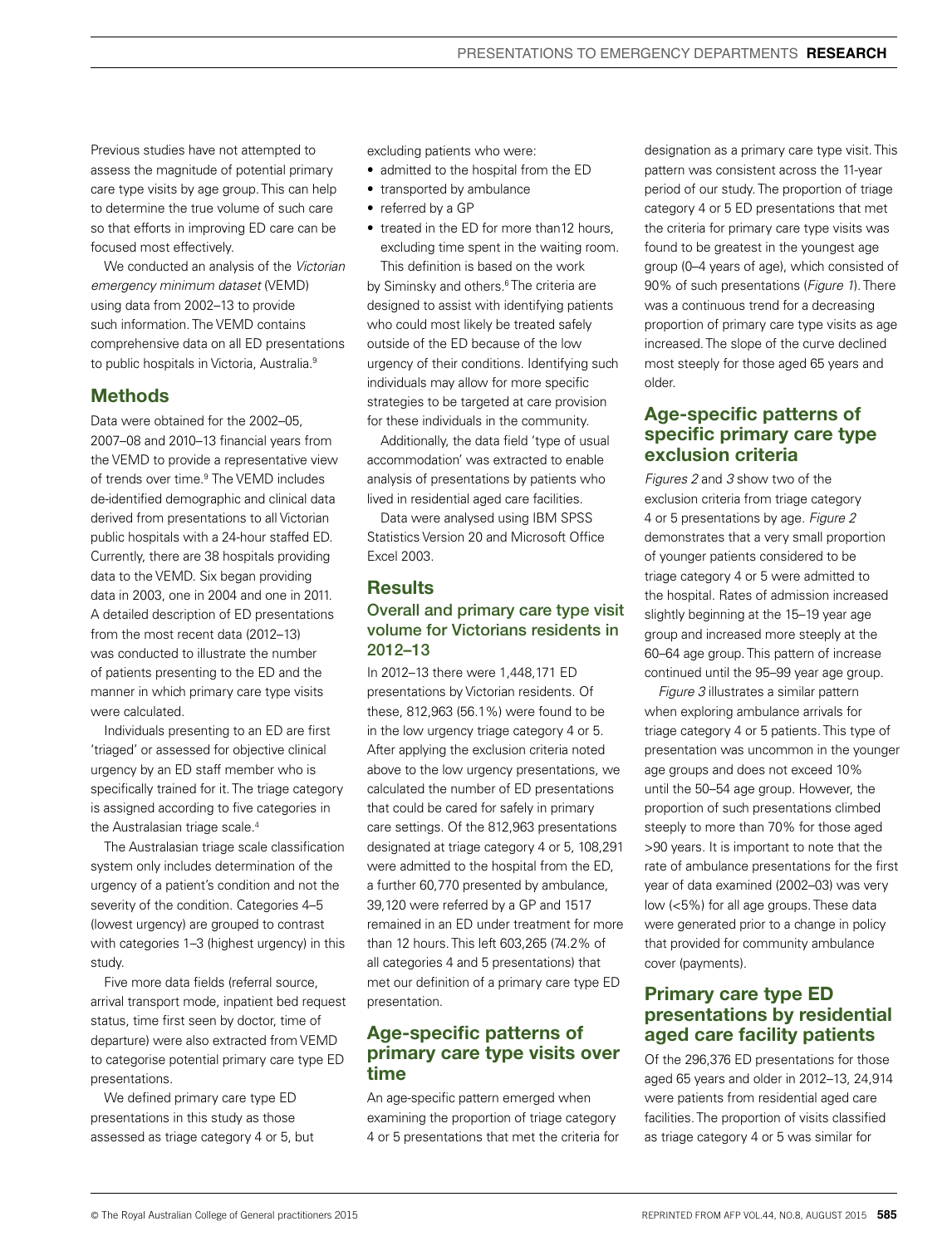those who were not from residential aged care facilities and those from these facilities (43.3% versus 39.2%, respectively). Some unique patterns emerged when examining the exclusion criteria for primary care type visits among the triage category 4 or 5 ED presentations for this patient population relative to others aged 65 years and older. Hospital admissions were similar for those who were not from residential aged care facilities and those from these facilities

(34% versus 33%, respectively). However, the proportion arriving by ambulance was much greater for patients from residential aged care facilities. Only 32% of patients who were not from residential aged care facilities and categorised as triage category 4 or 5 arrived by ambulance, compared with 74% of those from residential aged care **facilities** 

The greater proportion of patients from residential aged care facilities who









arrived by ambulance resulted in a much smaller proportion of triage category 4 or 5 presentations who met the criteria for primary care type visits. Only 8.5% of patients from residential aged care facilities were primary care type visits, compared with 25% who were not.

#### **Discussion**

The marked difference in age in the proportion of triage category 4 or 5 ED presentations that met the criteria for primary care type visits was among the most important findings in the study. This finding is predominantly a result of older patients who arrived by ambulance, or triaged in the ED as non-urgent with subsequent admission to the hospital. These results indicate that it is primarily younger patients who present to the ED with non-urgent conditions and might be most able to safely receive care in a primary care setting. Although the findings in this study are consistent with Siminski's 2005 study,<sup>6</sup> it appears that the magnitude of primary care type ED presentations by children has increased.

The other main finding is the high proportion of patients from residential aged care facilities who arrived by ambulance for triage category 4 or 5 (non-urgent) conditions. This may be the result of a lack of primary care services at the residential aged care facility, a lack of other transportation to the ED or a sense of greater complexity associated with the patient's problem. Regardless, it appears that there was significant utilisation of ambulance services for low-urgency patients, which may be unnecessary. This should be assessed further.

There has been a recent focus on improving the efficiency of emergency services in Victoria and eliminating unnecessary ambulance use.<sup>10,11</sup> Our data suggest greater availability of general practice services in the residential aged care facilities is likely to have a positive impact in this regard. Small studies of such interventions have proven to be effective in decreasing ED presentations.<sup>11-13</sup> In addition, for those situations where general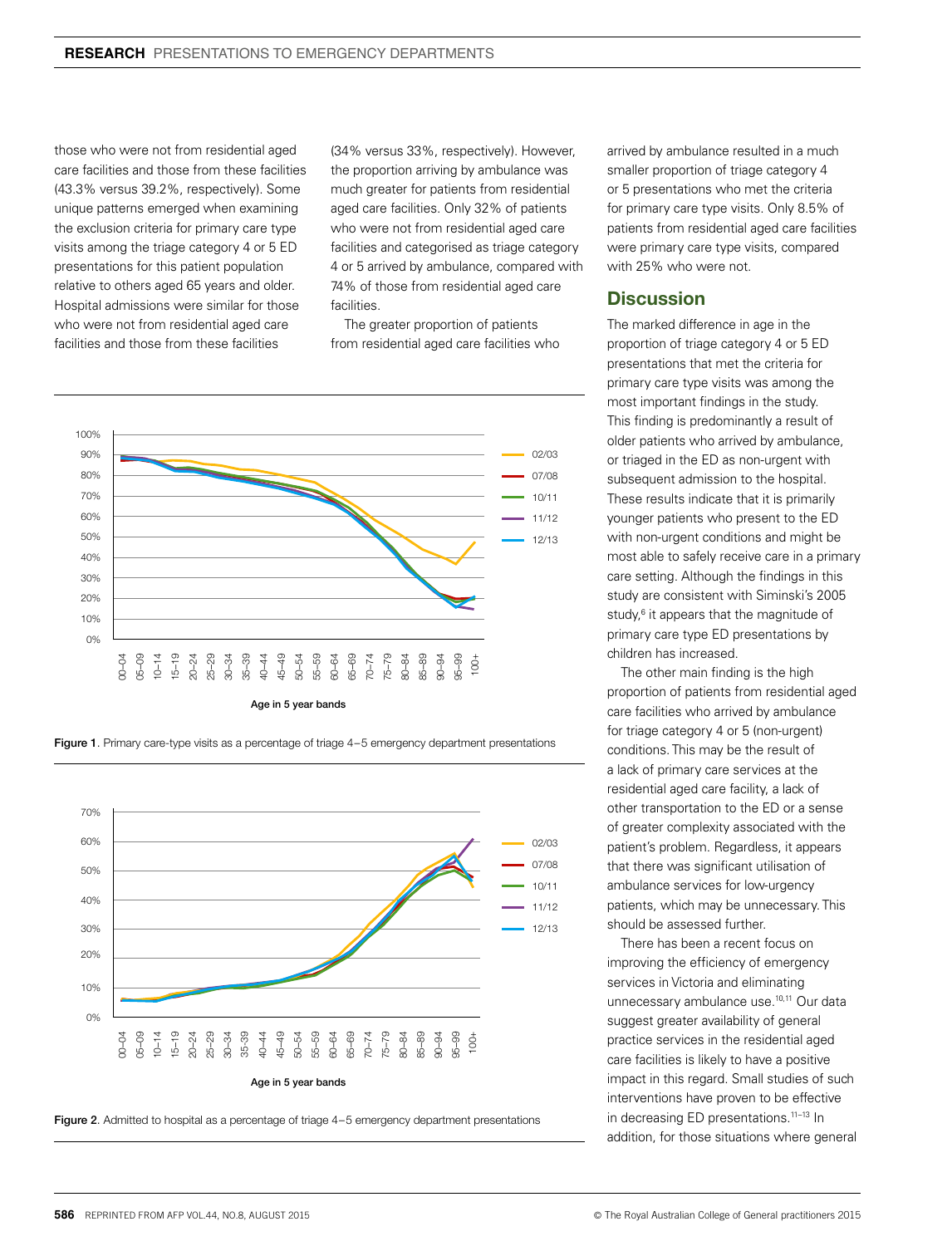practice services for non-urgent conditions are not available, an evaluation at an ED would still be required. The development of alternative transportation strategies other than ambulances would be beneficial in facilitating this.<sup>14</sup>

Increased patient volumes in the ED have been an ongoing vexation for hospital administrators, physicians, patients and policymakers. The six hospitals added to the VEMD in 2003 may be important, but it does not account for the entire increase in presentations observed.

Multiple efforts have been made to identify specific patients, or groups of patients, presenting to the ED who could be safely cared for in primary care settings.<sup>1,3</sup> Understanding the magnitude of the volume of these patients would help to determine the true needs of ED capacity. A current understanding of why patients of different age groups present to the ED, rather than to a general practice, is also essential. Previous studies on this topic have been limited by scope, location or sample size.13,15–18 Additional studies to assess these factors, across all age groups, are urgently needed in Australia.

There have been many attempts to develop systems to identify patients, or groups of patients for whom care

could be safely provided in primary care settings. Most of the previous investigators have posited that simply relying on the Australasian triage scale alone is inadequate.3,5 Although no system will have the perfect sensitivity and specificity, we believe the criteria chosen, based on previous work, provide helpful data for those looking to better understand the nature and volume of patient presentations to EDs. Our exclusion of patients who presented by ambulance or spent more than 12 hours in the ED provided a more conservative assessment of those who might be able to safely receive care in less acute settings. However, even with this more conservative approach, the growth of primary care type ED presentations and the burden they place on the healthcare system warrants evidence-based policy actions.

Although several studies have attempted to gain information on the reasons for primary care type ED presentation, these often have not targeted age groups with the highest proportion of primary care type visits. This may be because of a pre-determined focus on Australia's ageing population, which unintentionally overlooked the magnitude of presentations by paediatrics and young adults to EDs.

Our data show that the greatest impact



Figure 3. Arrived by ambulance as a percentage of triage 4-5 emergency department presentations

will be made if children and younger adults with primary care type ED presentation are encouraged to visit general practices. Heretofore, this age group has not been the primary focus of such efforts. Studies to date on ED utilisation by this population have been small, and have usually involved only single sites of care.18–21 Greater attention needs to be placed on understanding the healthcare seeking behaviour of this population to have a greater likelihood of impact on total ED volume of patients.

### Limitations

One potential limitation of all studies utilising the VEMD is the change in the number of participating hospitals over time. Although there were additions to the number of hospitals providing data to the VEMD over the time of the study (as noted in the *Methods* section), all but one was added over a decade ago. The overall trends over time observed in our data are therefore consistent regardless of those additions.

# **Conclusion**

Structural issues frequently have an impact on ED utilisation by those who may safely be cared for in other settings. Availability of after-hours primary care and the availability of same-day general practice appointments have been reported to be problematic. Development and/or expansion of EDbased general practice services may be one of many potential solutions. However, using data to help drive decision-making will ensure the highest likelihood that any investment in health system resources, or health services, will have the greatest potential to result in the desired outcomes.

#### Authors

Gary Freed MD MPH, Professor, Director, Health Systems and Workforce Unit, Center for Health Policy, Center for Health Policy, The University of Melbourne, Parkville, VIC. gary.freed@unimelb.edu.au

Sarah Gafforini MBA, Research Project Coordinator, Health Systems and Workforce Unit, Centre for Health Policy, Melbourne School of Population and Global Health, Carlton, VIC

Norman Carson MS, Biostatistican, Inner North West Medicare Local, VIC

Competing interests: None.